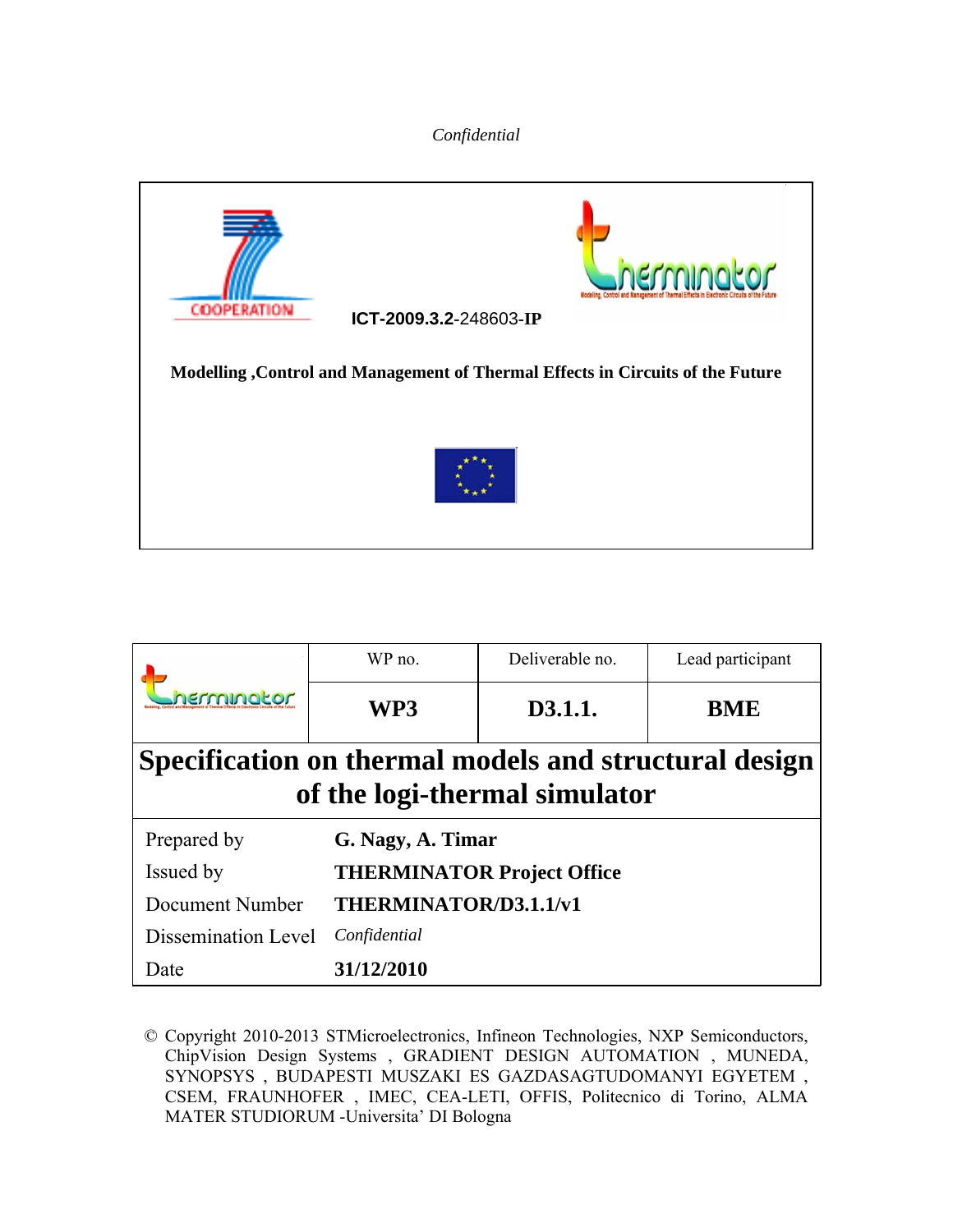This document and the information contained herein may not be copied, used or disclosed in whole or in part outside of the consortium except with prior written permission of the partners listed above.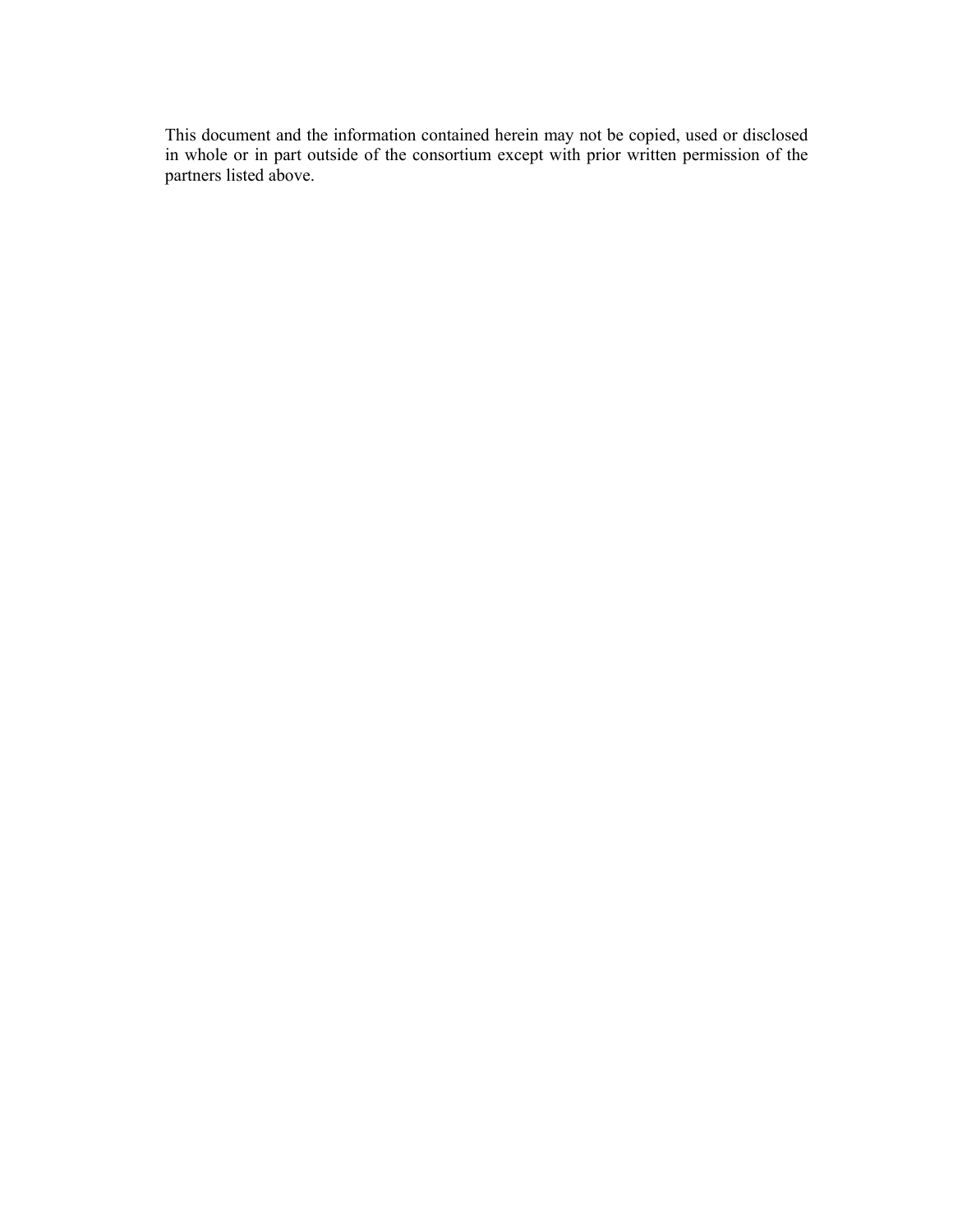# **Document**

| Title          | Specification on thermal models and structural design of the logi-thermal<br>simulator |
|----------------|----------------------------------------------------------------------------------------|
| Type           | Deliverable CO                                                                         |
| Ref            | D3.1.1                                                                                 |
| Target version | $V1_{1}$                                                                               |
| Current issue  | $V0_1$                                                                                 |
| <b>Status</b>  | Proposal                                                                               |
| File           |                                                                                        |
| Author(s)      | Gergely Nagy (BME)                                                                     |
|                | András Timár (BME)                                                                     |
|                |                                                                                        |
| Reviewer(s)    |                                                                                        |
|                |                                                                                        |
| Approver(s)    |                                                                                        |
| Approval date  |                                                                                        |
| Release date   |                                                                                        |
|                |                                                                                        |
|                |                                                                                        |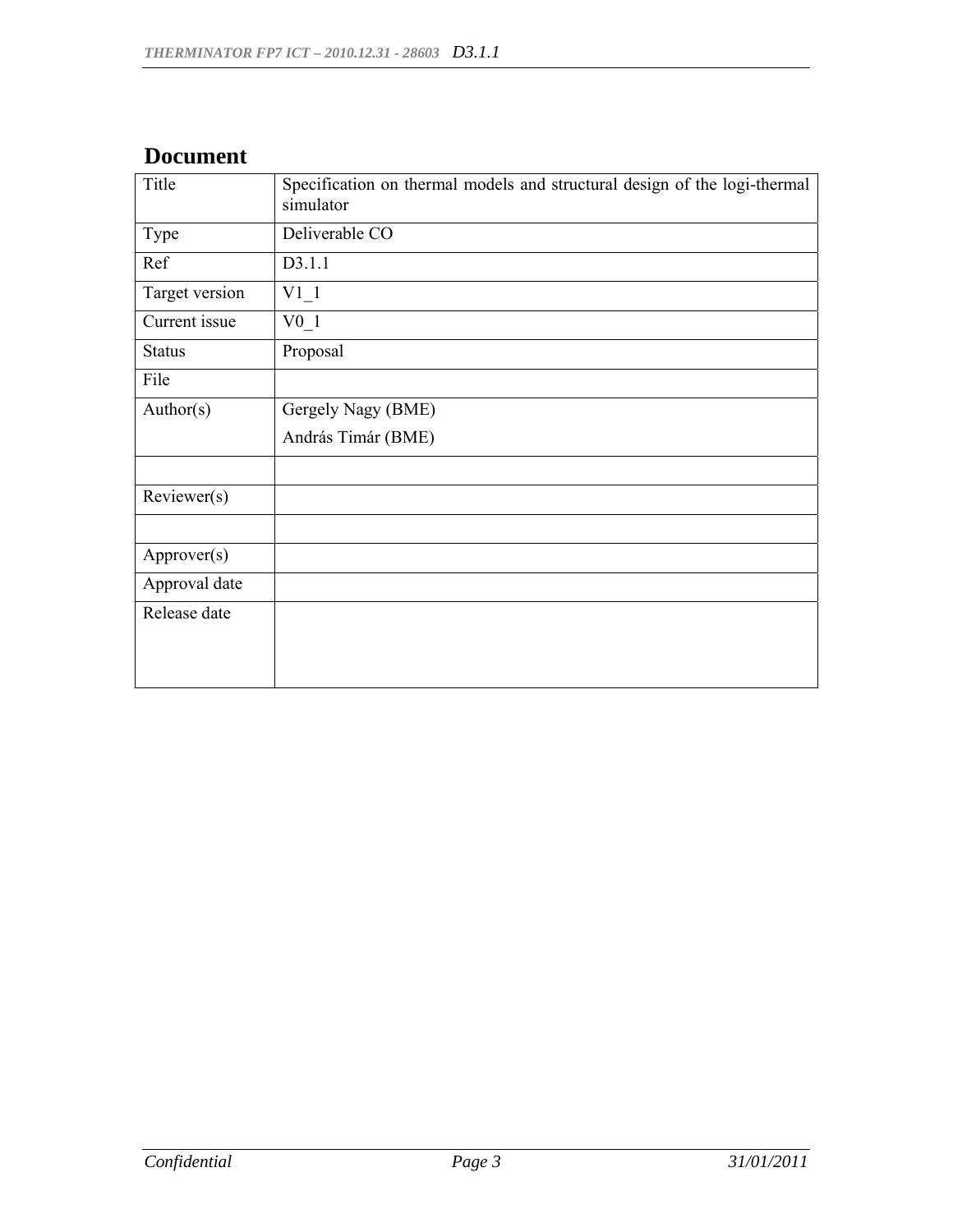### **Distribution of the release**

| Dissemination level   CO |  |
|--------------------------|--|
| Distribution list        |  |

### **History**

| Rev. | <b>DATE</b> | <b>Comment</b>                            |
|------|-------------|-------------------------------------------|
| 0.1  | 31-12-2010  | Initial version                           |
| 1.0  |             | Revised version, approved by all partners |
| 1.1  |             | Check and ship out                        |
|      |             |                                           |
|      |             |                                           |
|      |             |                                           |

### **References**

- [1] V. Székely, A. Poppe, M. Rencz, M. Rosental, and T. Teszére, "Therman: a thermal simulation tool for ic chips, microstructures and pw boards," Microelectronics Reliability, vol. 40, no. 3, pp. 517–524, 2000.
- [2] (2010, 19th April, 15:57) FireBolt and CircuitFire. [Online]. Available: http://www.gradient-da.com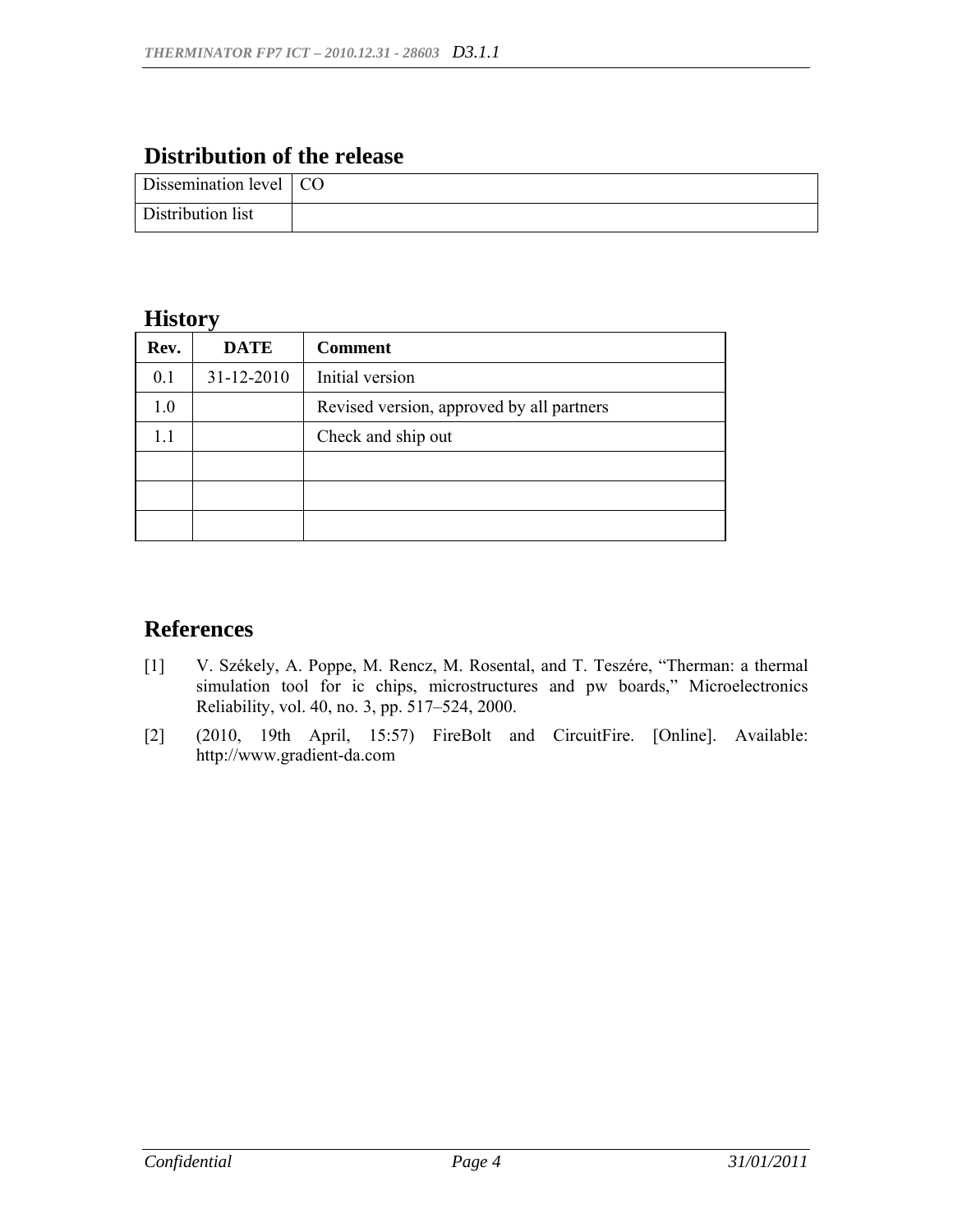*This page was intentionally left blank.*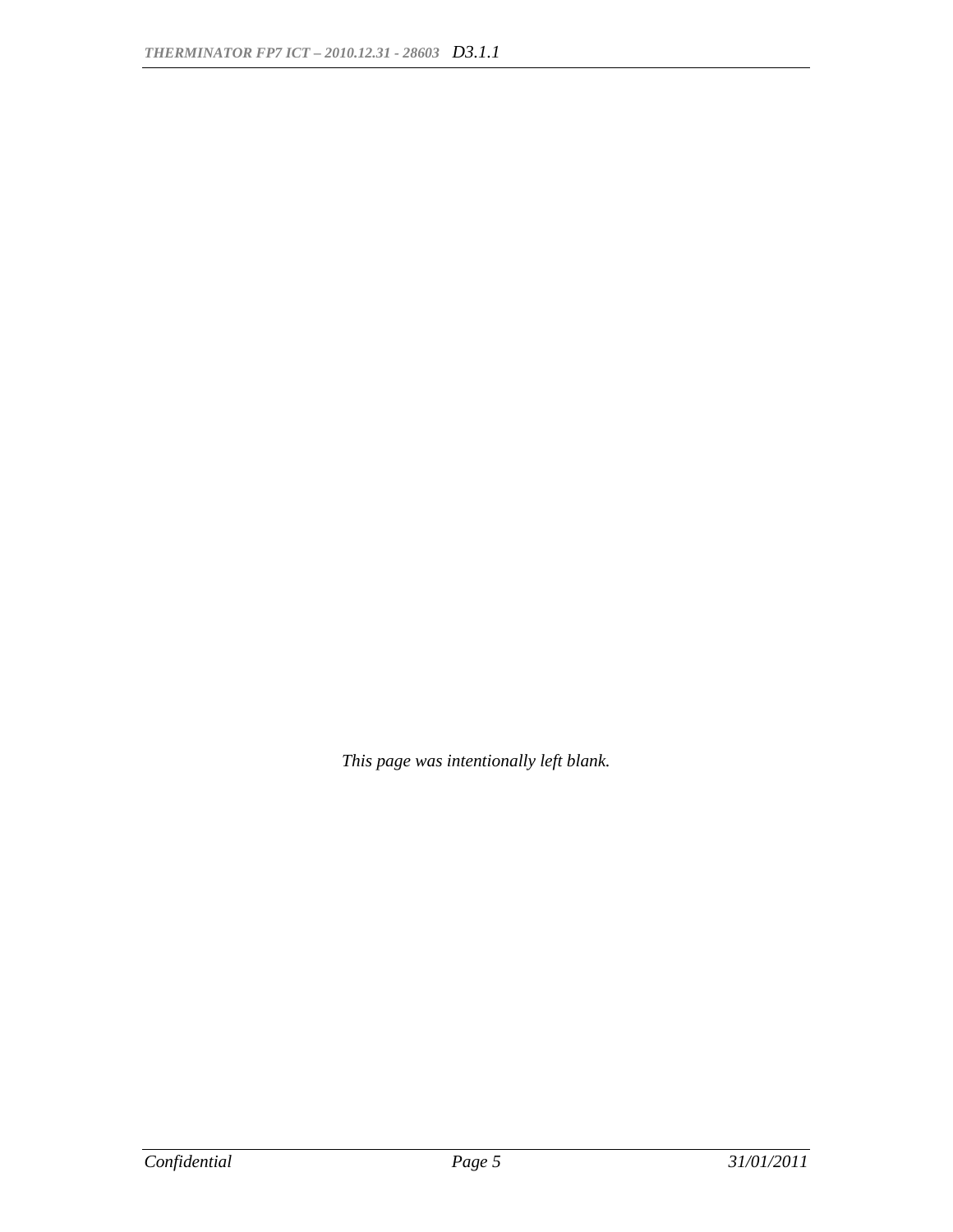# **Contents**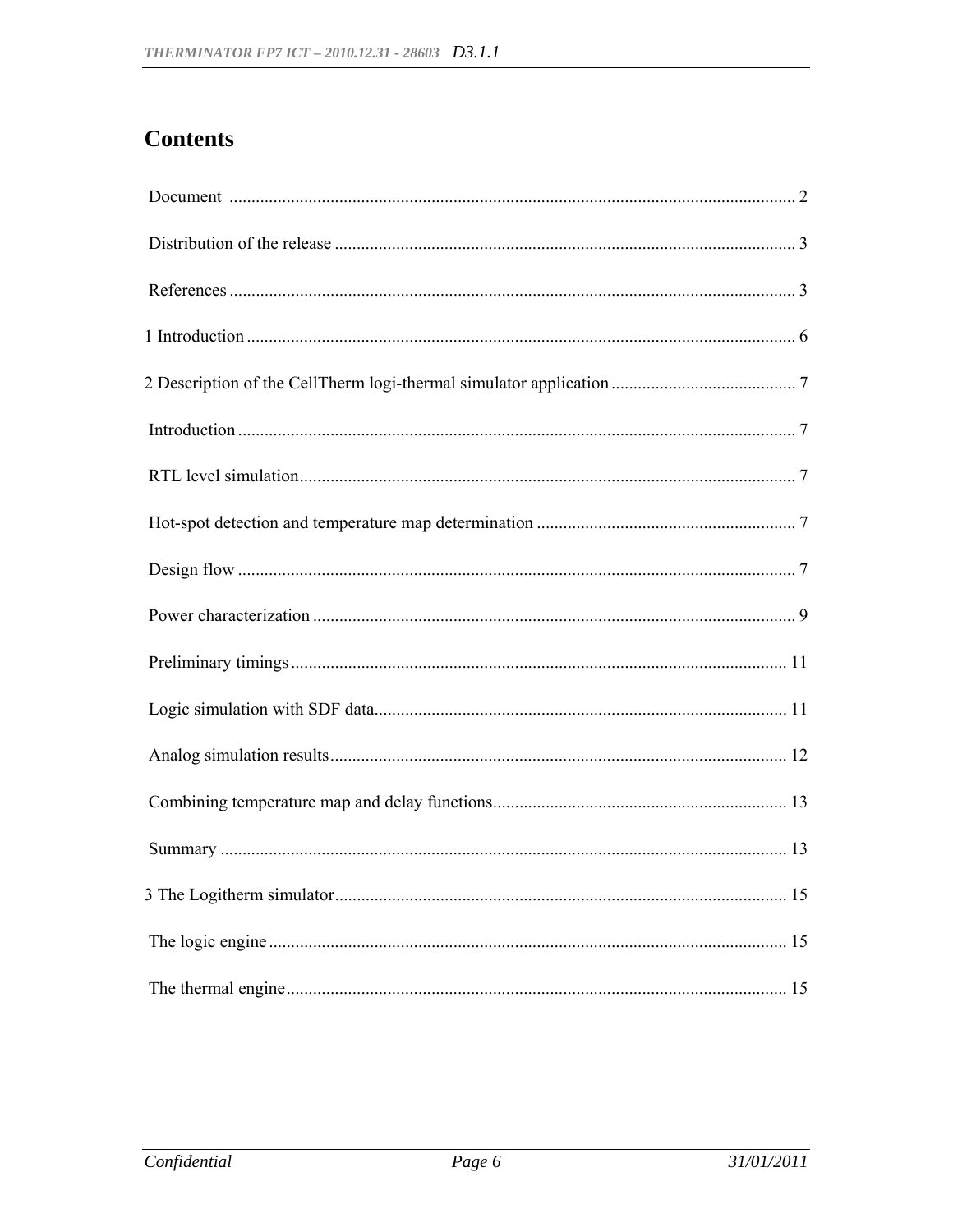# **1 Introduction**

Task 3.1. aims to create a new simulator engine that is capable of determining the thermal behaviour of digital systems at the gate level.

Due to the uneven event density over the chip surface, digital blocks normally experience time-variable temperature gradients, and due to the fact that digital gates show a dependence on temperature, a merely digital, gate-level simulation may strongly deviate from the actual simulation results when the surface temperature profile of the chip is considered in calculating the actual delays of the individual gates. Self-consistency between the thermal behaviour and the digital behaviour of the chip is maintained: Logic and thermal operation are traced together, hence the name: Logi-thermal simulation. The major application of such a simulation is to make sure that during timing analysis thermal effects are considered (thermalaware signal integrity check). In other words, to make sure that the digital circuit will properly function under all allowed thermal conditions.

Two paths are being followed and thus two simulator engines are under development. One uses existing engines and glues them together to enable them to perform a logi-thermal simulation (this is called the *CellTherm* simulator engine). The other is a completely new engine that incorporates a digital and a thermal engine and performs the simulation internally (*Logitherm*).

Both of the simulators are worth creating for the following reasons. The first type is easier to integrate into any design-flow as it makes use of already familiar tools. Designers can adapt to it with ease and without any great effort. The second type on the other hand has the potential of becoming a very fast and efficient companion of the digital designer as the complete integration of the two types of simulators allow for a very efficient and fast realization.

The engines are operable and already yield results. They are still under constant improvement: the algorithms and the cooperation of the collaborating parts need to be fine-tuned. Both simulators are written with easy extendibility in mind. Their structure is modular and the interfaces between the elements are well defined. New blocks can easily be written and added to the system to complement or replace certain parts.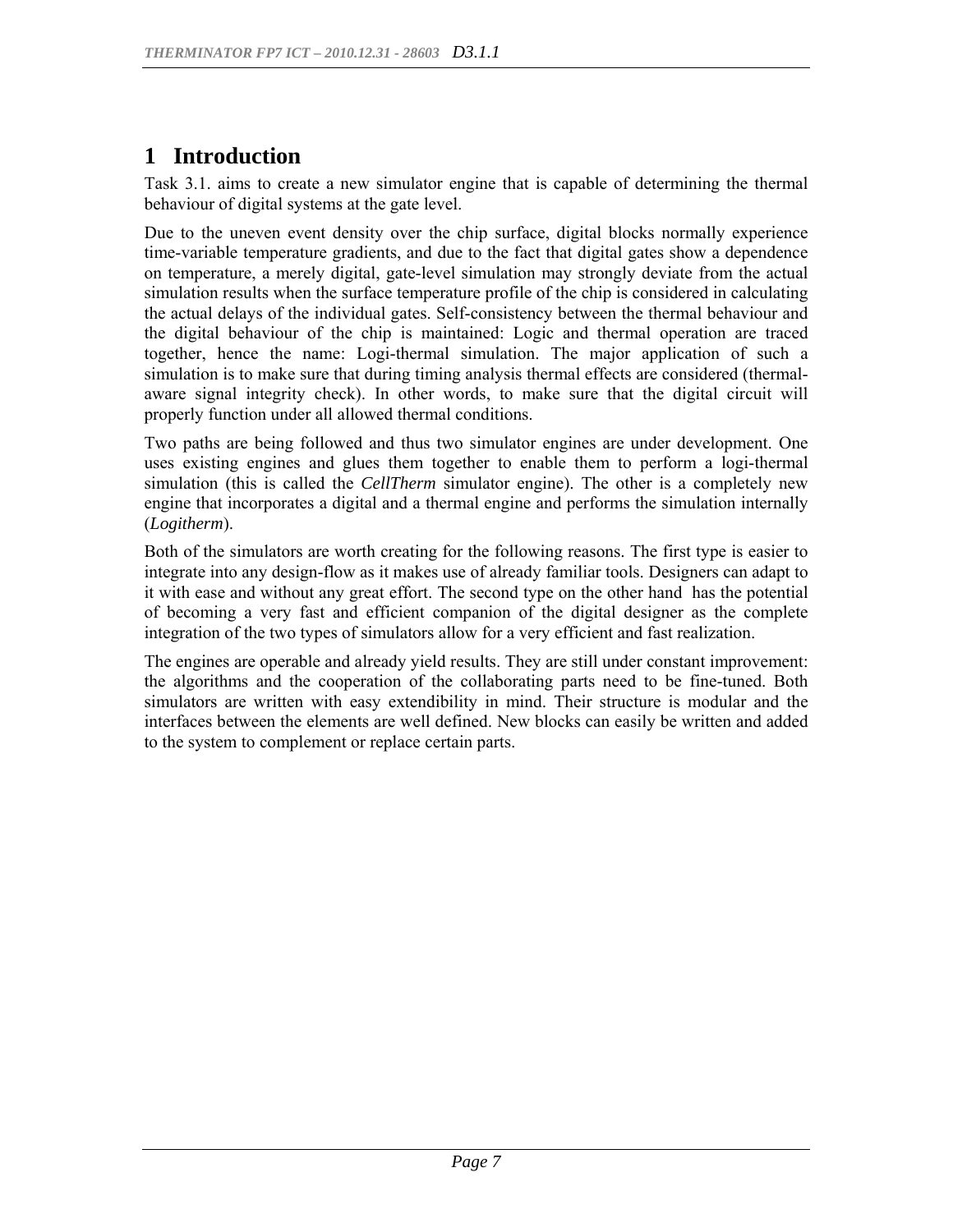# **2 Description of the CellTherm logi-thermal simulator application**

#### **Introduction**

As minimum feature size is continuously shrinking and power density growing, it is inevitable to take thermal effects into account when designing digital integrated circuits and manufacturing them. We provide a novel methodology to determine the hot-spots on the digital integrated circuit's surface. Furthermore, our approach is able to calculate temperature map of a packaged semiconductor circuit excited by a logical simulator virtually. The thermal simulator can admit compact models of thermal devices, such as a heat-sink combined with a fan.

#### **RTL level simulation**

The methodology presented takes the standard cells of a digital ASIC design as basic primitives rather than the contained transistors and wiring. This property clearly distinguishes it from today's electro-thermal simulators. The logic simulator drives these primitive cells with a user-defined stimuli and logic waveform results can be observed. By standard cells being the building blocks of the simulation, it is apparent that the thermal resolution is coarser than that of an electro-thermal simulator but it is also faster. However, with reasonable and deliberate cell simplification an optimal trade-off between simulation accuracy and duration can be achieved. For example, if the initial cell was further partitioned into smaller blocks, transistor-level electro-thermal accuracy could be approximated.

The presented method is based on the so called relaxation method, where two simulator engines—an electric and a thermal—are coupled together. The input of each simulator comes from the other simulator and they together produce the final simulation result.

#### **Hot-spot detection and temperature map determination**

By calculating the temperature distribution of the circuit, local and global hot-spots can be detected. Hot-spot detection is crucial in today's ultra large scale integrated circuits as functional operation may completely fail due to unanticipated heating of devices at certain coordinates. With our presented methodology and application bundle, circuit designers can create temperature-aware IC designs where thermal issues emerge during the design phase rather than after manufacture.

The simulation stimuli resembles the real-world operation of the circuit thus the fully packaged design can be evaluated for defects or misfunctionality far before manufacture. The evaluation is feasible by using a thermal simulator that is capable of simulating the design together with an arbitrary compact thermal model of the package and its surroundings.

#### **Design flow**

The presented methodology is based on standard tools such as Verilog hardware description language and its Programming Language Interface (PLI), thus it can be integrated into any logical simulation flow easily. The majority of today's logic simulators (both commercial and open-source licensed) support this language and interface.

The *CellTherm* simulation software developed at the Department of Electron Devices in BME, Hungary acts as a glue logic between the standard logic simulator and the thermal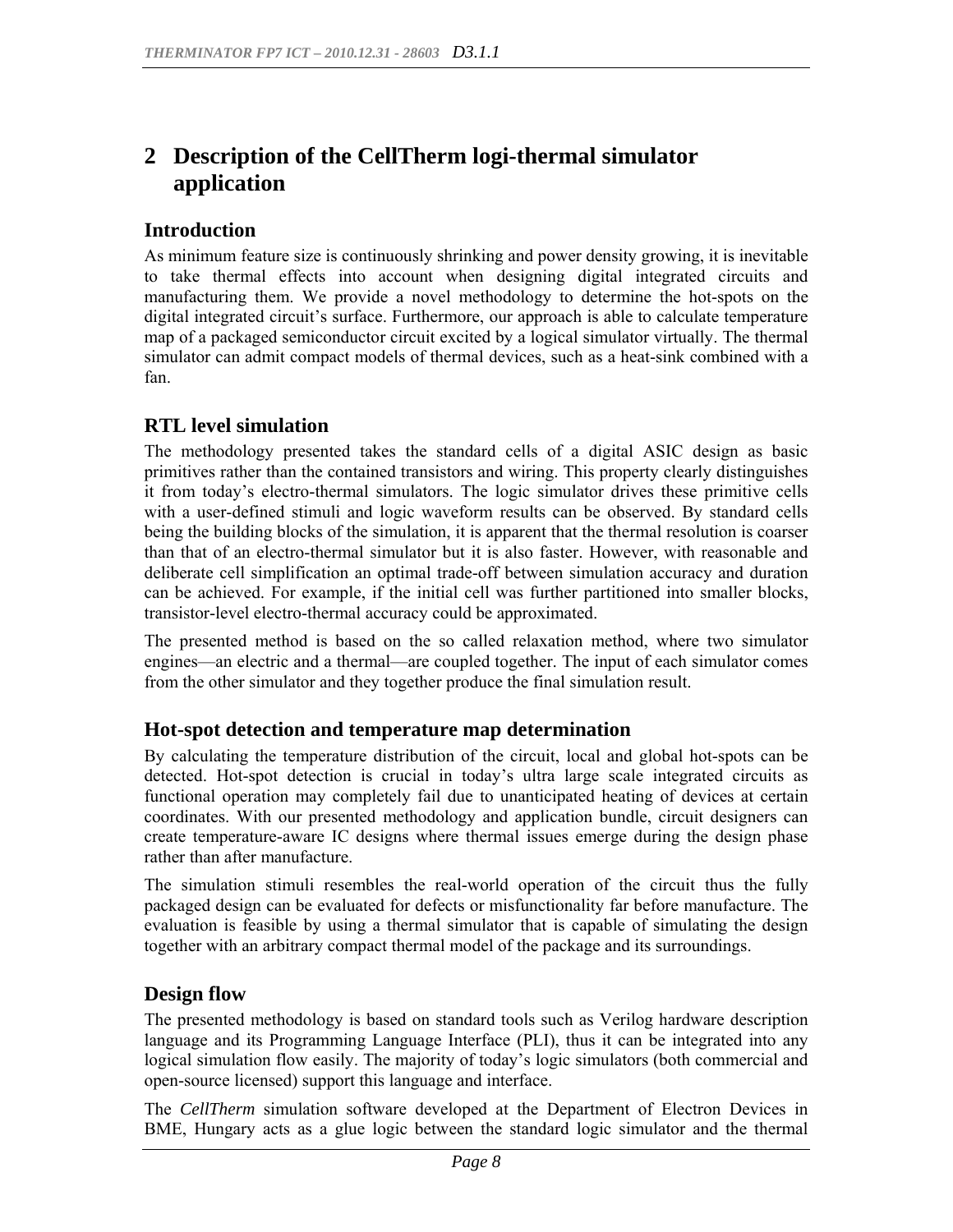simulator. The Therman solver engine [1] was used as the thermal simulator that was also developed in the Department. The Therman solver engine can be augmented with the compact thermal model of the IC package where the compact model is generated from thermal transient testing measurements.

The glue logic interface application controls communication between the logical and the thermal simulator engines and displays the results in real-time. Real-time means that the simulation results get displayed right after each simulation timestep, thus providing the user immediate graphical feedback of the result. The design flow of the logi-thermal simulation is shown in **Figure 1**.



Figure 1 Logi-thermal design flow

The logi-thermal design flow starts with two concurrent processes. On one hand, the IC designer team describes the logic behaviour of the application in a high level language like SystemC, SystemVerilog, SystemVHDL, etc. Then the process continues with an iterative simulation cycle where the majority of the logic and timing errors can be detected and the design can be corrected. After successful logic and timing simulation, synthesis takes place, where logical RTL gates get mapped to the physical gates of the chosen process design kit (PDK). This synthesized description can then be simulated for correct timing and the floorplan can be created. Simultaneously, the cell power characterization has to be done. Often the process design kit comes with Liberty or TLF files which contain data about the cells' timing, delay and power characteristics. Unfortunately, sometimes this is not the case. The PDK may be missing these files, or just one type of them, or the necessary power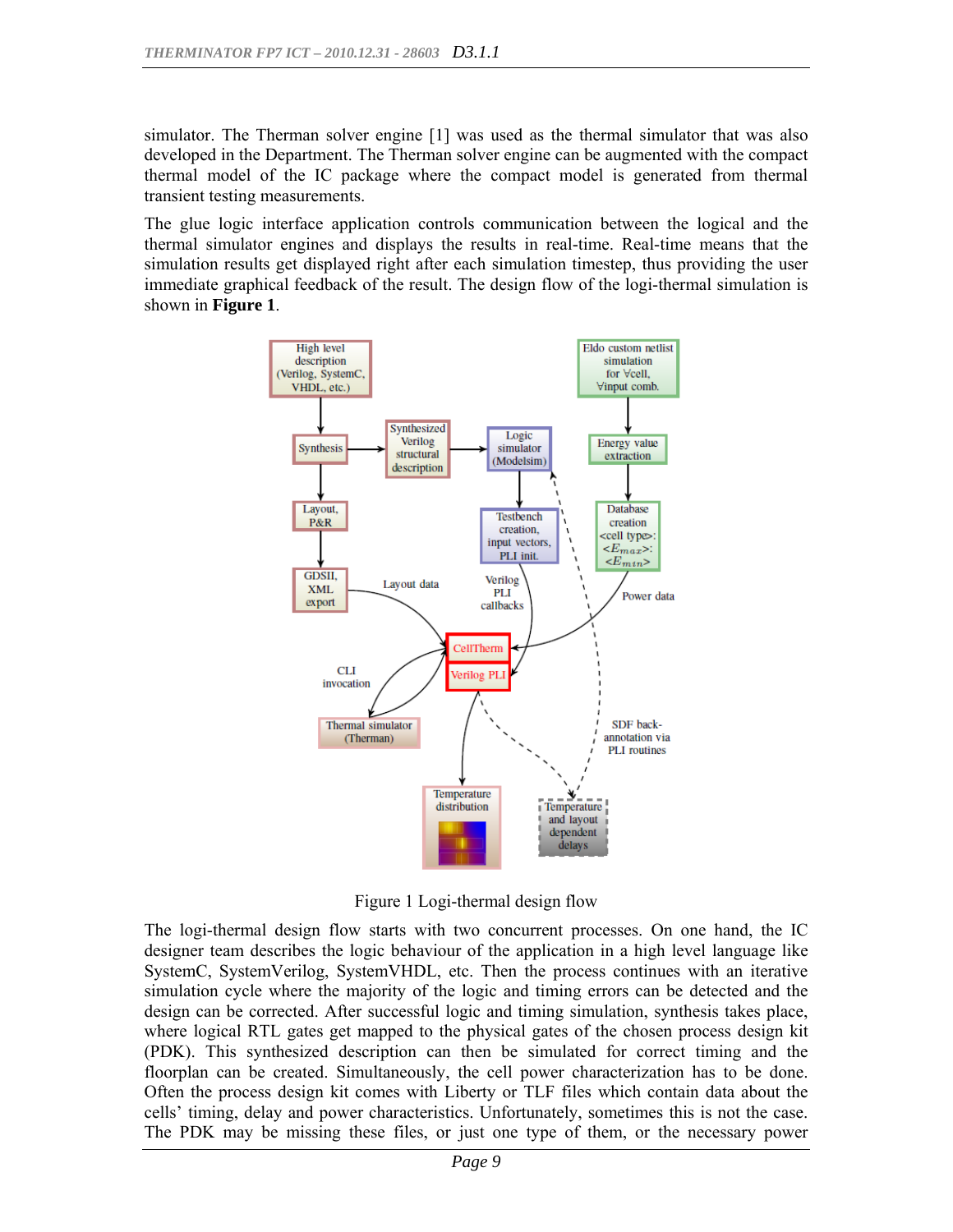characteristics for the cells. Therefore a rather simple method has been developed to obtain the power characteristics of the cells. The characterization process can be done independently of the high level design and synthesis. The synthesized HDL description is stimulated with a logic simulator with test vectors and switching activity from the results can be determined for each cell. From the Place&Routed floorplan, the switching activity and the power characteristics of the cells the *CellTherm* application can calculate the temperature distribution in the design. This is done concurrently with the logic simulation thus immediate graphical results show the evolved hot-spots.

**Figure 2** shows a screenshot of the *CellTherm* application after the first few nanoseconds of the simulation time where steadystate temperature distribution has not yet been achieved.

Temperature-dependent delays could also be calculated and back-annotated to the simulation via Standard Delay Format (SDF) files. Delay back-annotation can take place before each timestep of the simulator.

| <b>File</b><br>Test Results |               |                      |                                                              |
|-----------------------------|---------------|----------------------|--------------------------------------------------------------|
| Top module                  |               | $\mathbb{P} \times$  |                                                              |
| count64                     |               | $\blacktriangledown$ |                                                              |
| Cell types                  |               | <b>B</b> X           |                                                              |
| Cell type                   | Instance name | Boundary             |                                                              |
| via                         |               | 0000                 |                                                              |
| pwell_contact               |               | 0000                 |                                                              |
| nwell_contact               |               | 0000                 |                                                              |
| $\triangleright$ dff        |               | 0 120000 1           |                                                              |
| $nor02_2x$                  |               | 0 120000 3           |                                                              |
| nor03_2x                    |               | 0 120000 4           |                                                              |
| $\triangleright$ and 02     |               | 01200004             |                                                              |
| $\triangleright$ aoi21      |               | 01200004             |                                                              |
| nor02ii                     |               | 0 120000 4           |                                                              |
| $\triangleright$ nand03     |               | 0 1 20000 4          |                                                              |
| $\triangleright$ nand04     |               | 0 1 20000 4          |                                                              |
| $\rangle$ nand02            |               | 0 120000 3           |                                                              |
| ao32<br>D.                  |               | 0 120000 6           |                                                              |
| $\triangleright$ inv01      |               | 0 1 20000            |                                                              |
| $\triangleright$ xor2       |               | 0 1 20000            |                                                              |
| $\triangleright$ inv02      |               | 0 120000 2           |                                                              |
| mux21_ni                    |               | 0 120000 6           |                                                              |
| feedthru                    |               | 0 120000 8           | ins.                                                         |
| via3                        |               | 0000                 |                                                              |
| via2                        |               | 0000                 |                                                              |
| $\triangleright$ count 64   |               | 0000                 | H.<br><b>Internal Habsburg</b><br><b>PARTS</b><br><b>FSP</b> |
| $\overline{\phantom{a}}$    | m             | r                    |                                                              |

Figure 2 CellTherm application showing actual temperature map of simulated IC

#### **Power characterization**

Power characterization is made using an analog simulator that runs transistor-level simulations of the cells in the library. The power characterization of the standard cells has to be done only once per process design kit. The methodology presented involves using the Eldo analog circuit simulator engine from Mentor Graphics. A custom Eldo netlist is generated according to the simulated cell library and all of the cells of the library are simulated with every possible input combination. As the methodology focuses mainly on simulating CMOS circuits, the great majority of the power consumption (and thus the heating) occurs when a switching activity takes place (hence the name "dynamic power"). During the initial analog simulation with Eldo, dissipated energies during every possible switching event in a cell are collected and stored for every cell type. The energies dissipated during a logic transition are calculated using: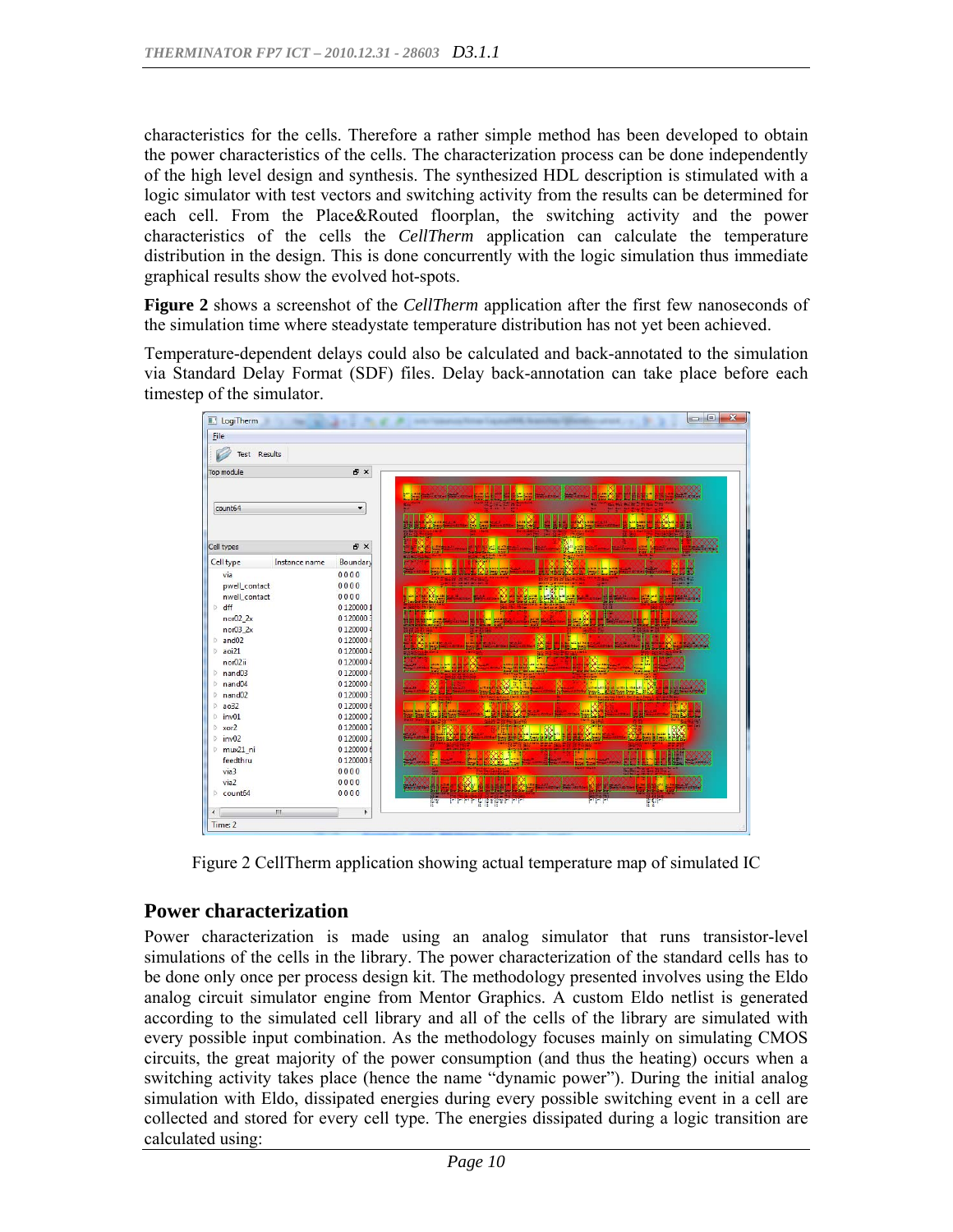$$
\varepsilon = \int\limits_{T_1}^{T_2} P(t) \mathrm{d}t,
$$

where  $P(t)$  is the total power consumption function of the cell after every possible logic transition. **Figure 3** shows a typical input voltage–power consumption characteristic. The energy dissipation on a logic transition is calculated with the following algorithm:

- 1) The vicinity of the logic transition has to be found where the great majority of the power consumption lies. The vicinity is found by the following steps:
	- a) Search for the maximum point of the  $P(t)$  power consumption function in the adjacent interval of ±Period/2 around the logic transition. In CMOS circuits, this is an appropriate interval because the significant peaks of the power function  $P(t)$  are near the switching event. Far away from the switching events is only static consumption which is negligible in contrast to the consumption at logic transitions. Period here means the time between any two subsequent input logic transitions.
	- b) Find the time instances where the  $P(t)$  curve crosses 1% of the local maximum. These points are  $T_1$  and  $T_2$ .
- 2) Integrate the  $P(t)$  curve in the [T1,T2] interval. This value ( $\varepsilon$ ) is the average energy consumption belonging to that particular logic transition.



Figure 3 Calculation of dissipated energy per logic transition

The *P(t)* function is calculated with *Eldo*'s POW(Xinstance\_name) function which calculates real power dissipated in a cell and ignores power stored in capacitances. This behaviour is required because only real dissipated power must be taken into account during the thermal simulation. The measured power is exactly equivalent to the power dissipated by the transistors of the measured instance, thus it is the power that causes heating of the components in the cell.

A standard logic simulator (e.g. Modelsim from Mentor Graphics) can be complemented with a thermal simulator engine (e.g. Therman or FireBolt from Gradient Design Automation [2])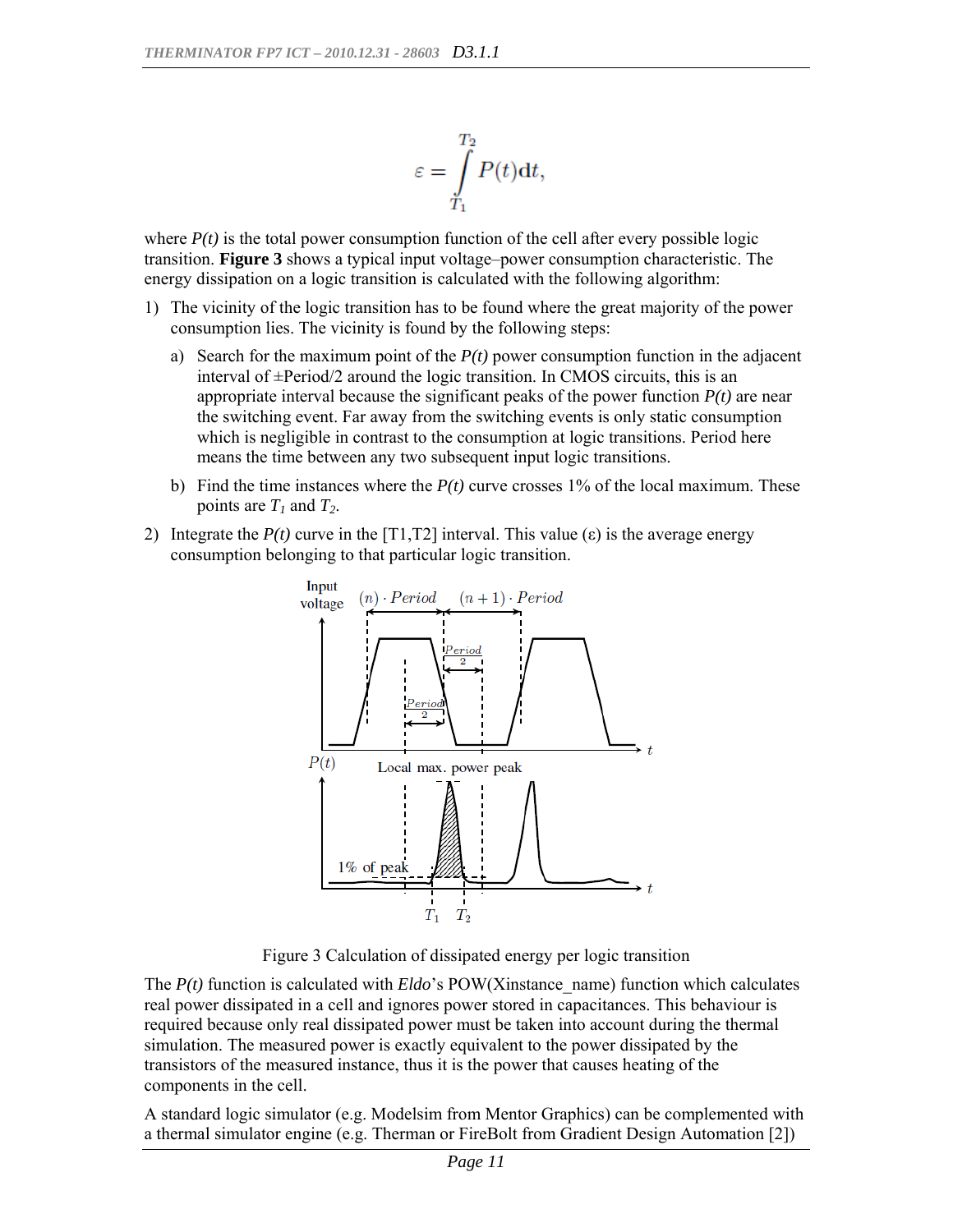that calculates the temperature distribution of every cell instance in the layout according to the switching activity provided by the logic simulator. CellTherm conducts a thermal simulation on the actual layout with the actual power density based on the switching activity that is extracted from the digital simulator. This approach clearly realizes the relaxation method, where two distinct simulator engines (a logical and a thermal engine) produce results that the other utilizes.

### **Preliminary timings**

In the early phase of the design, when the behavioural description gets synthesized, pre-layout timing data can be approximated and the synthesizer software (e.g. LeonardoSpectrum from Mentor Graphics) can extract preliminary delay values from the design. The synthesizer software outputs the predicted post-synthesis pre-layout delay data into a Standard Delay Format (SDF) file, which can later be included in a logic simulation. The logic simulator can take these delay data as startup timing values and it is able to check against basic timing integrity issues. The SDF file contains not just delays of the individual cells of the design but setup and hold timing checks also. This way the simulator can send off an alert if timing requirements are not met. The preliminary delay and timing values are predicted values and do not take physical layout into account. Later on, after floorplanning and Place&Route, real timing data can be extracted from the design in SDF format. **Figure 4** shows a portion of a generated SDF file with the predicted delay and timing values.

| (DELAYFILE<br>(SDFVERSION "2.0")<br>(DESIGN "count64")<br>(TIMESCALE 1 ns)                                                        |  |
|-----------------------------------------------------------------------------------------------------------------------------------|--|
| (CELL<br>(CELLTYPE "dffr")<br>(INSTANCE reg_output_0)<br>(DELAY                                                                   |  |
| (ABSOLUTE<br>(PORT D (::0.00) (::0.00))<br>(PORT CLK (::0.00) (::0.00))                                                           |  |
| (PORT R (::0.00) (::0.00))<br>(IOPATH CLK Q (∷0.49) (∷0.53))<br>(IOPATH R Q (∷0.00) (∷0.58))<br>(IOPATH CLK QB (::0.39) (::0.30)) |  |
| (IOPATH RIQB (::0.44) (::0.00))))<br>(TIMINGCHECK<br>(SETUP D (posedge CLK) (0.47))                                               |  |
| (HOLD D (posedge CLK) (0.06))))                                                                                                   |  |

Figure 4 Pre-layout SDF file

### **Logic simulation with SDF data**

The annotation of delay values takes place via the *\$sdf\_annotate()* Verilog construct in the simulator. A test case has been developed as a proof-of-concept to demonstrate setup and hold timing failure caused by applied SDF delay values. A basic flip-flop chain has been built in Verilog with the SDF delay data acquired from the synhtesis and stimuli were intentionally corrupted in order to observe timing errors. The setup and hold timing constraints extracted from the SDF delay data are  $T_{\text{setup}} = 470$  ps and  $T_{\text{hold}} = 60$  ps, respectively. In Figure 5 the simulator sends off an error message that the setup timing requirements are not met.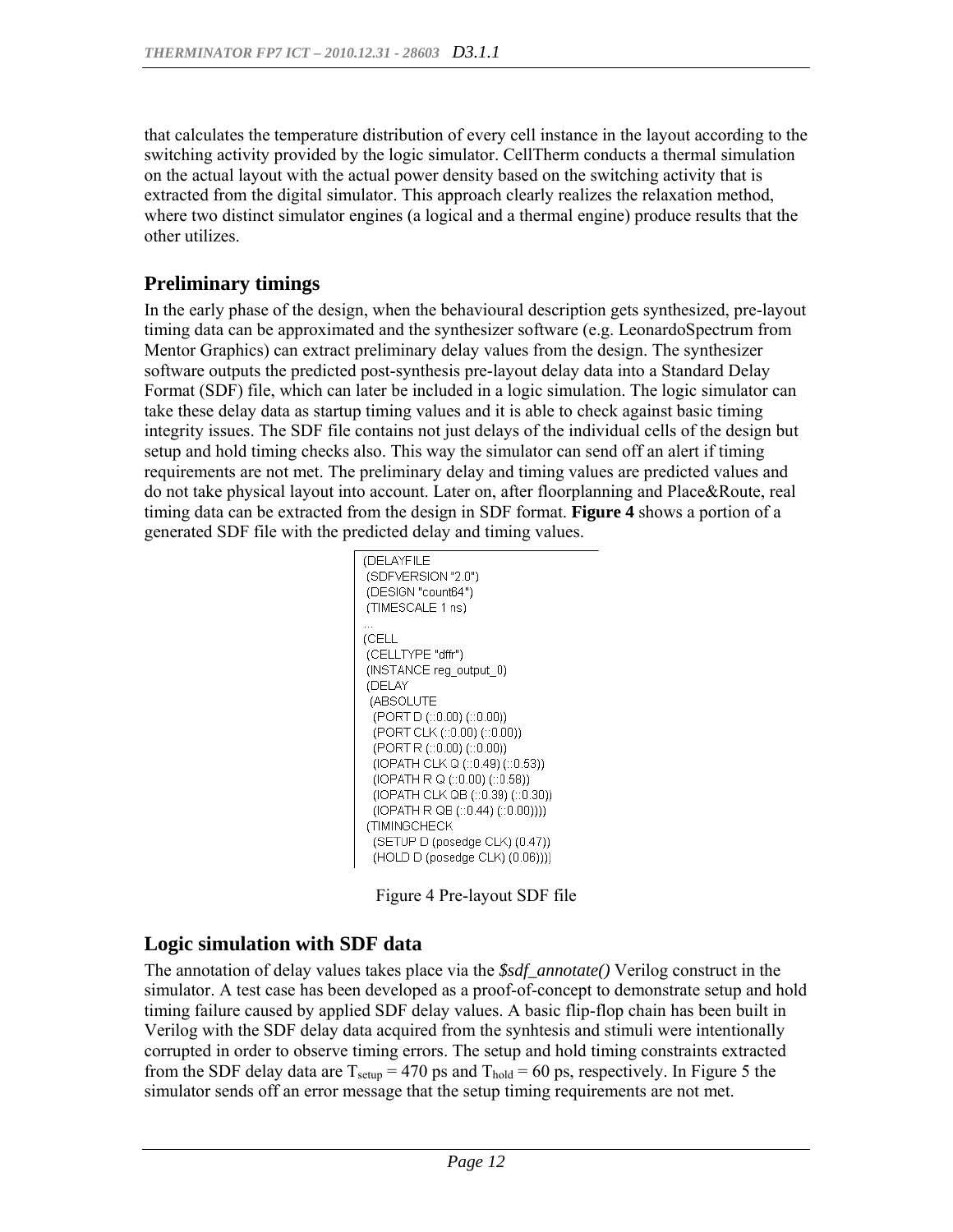

#### **Figure 5 Setup timing error in ModelSiAnalog simulation results**

Analog simulations were run with the Mentor Graphics's ELDO simulator to examine cell delays in function of temperature. Each cell of the standard cell library have been simulated in a test environment where only the cell in question was present and the ambient temperature has been swept in a wide range. The ambient temperature was swept from -40°C - +90°C. The temperature-dependence of delays could unequivocally be demonstrated. **Figure 6** shows the temperature-delay function of a D flip-flop circuit. The delay between *DATA* input's rising edge and the *CLK* rising edge has been set so a setup timing failure could be detected above a certain temperature. In **Figure 6** the curve runs from  $-40^{\circ}$ C to  $+40^{\circ}$ C. Over  $T$ > $+40^{\circ}$ C delay between *CLK* and the *Q* output cannot be interpreted because the output did not change. This is clearly a setup timing error. The intrinsic delay of the cell increased so much with the temperature that the setup time requirement could not be satisfied, the input transition could not propagate to the output.



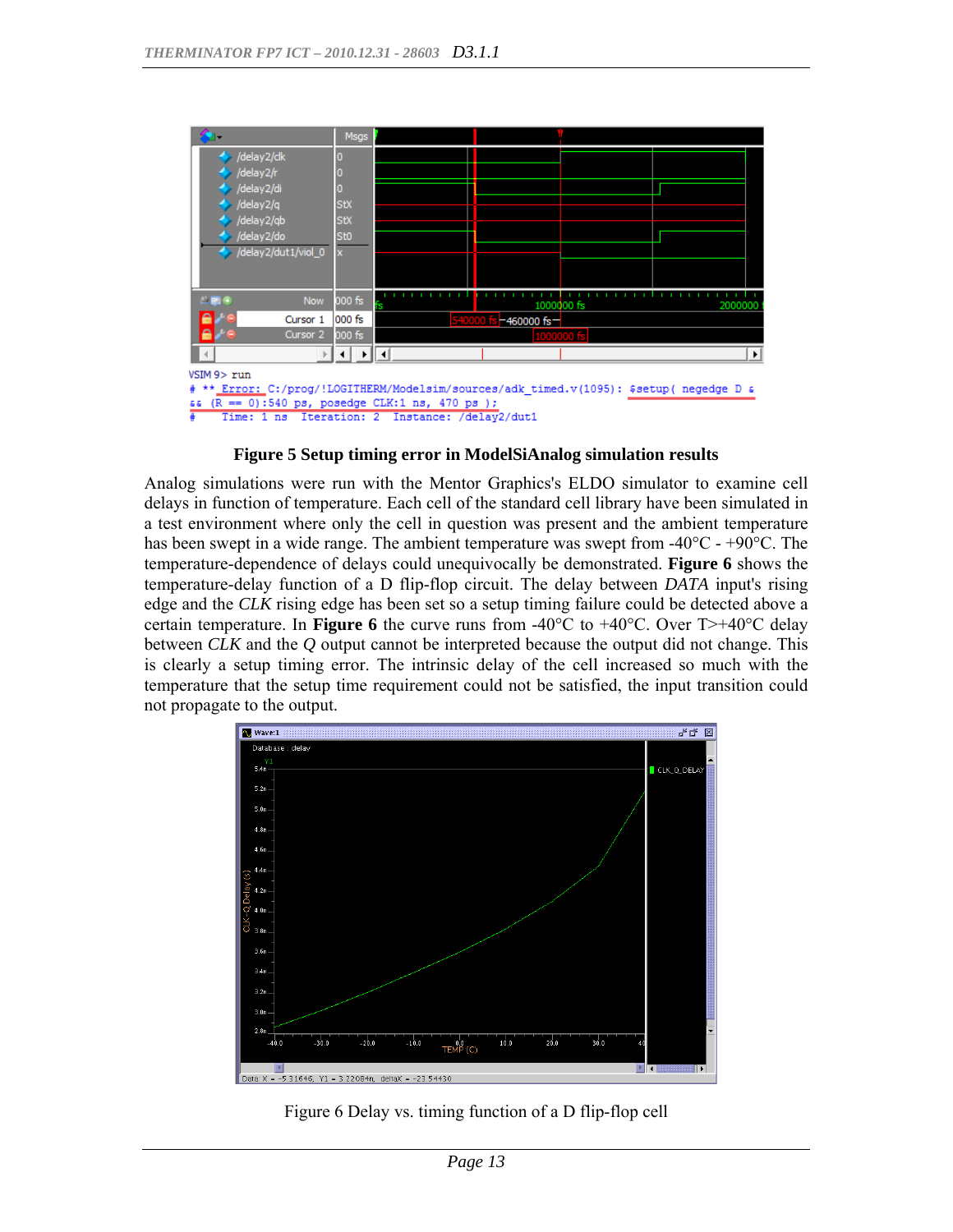**Figure 7** shows the transient simulation results where the ambient temperature of the cell has been swept. With the temperature rising, the delay between *CLK* and *Q* rises up to a certain point, where setup timing requirements are no longer met. Over T>+40°C the input signal change cannot propagate to the output thus leaving the output at a low logic level.





#### **Combining temperature map and delay functions**

With the previously proposed method, temperature-delay functions of the standard cells have been acquired. Using the temperature map resulting from the *CellTherm* application actual temperatures of the cells can be determined. Interpolating the temperature values into the temperature-delay functions the delays belonging to a certain temperature can be derived. The *CellTherm* application is able to back-annotate these temperature-dependent delay values into the running logic simulation via SDF structures. After every simulation time-step, the simulator continues calculation with the altered delay values. If delays change too much with the temperature and setup or hold timing requirements cannot be satisfied any more, the simulator sends off an error message and stops simulation.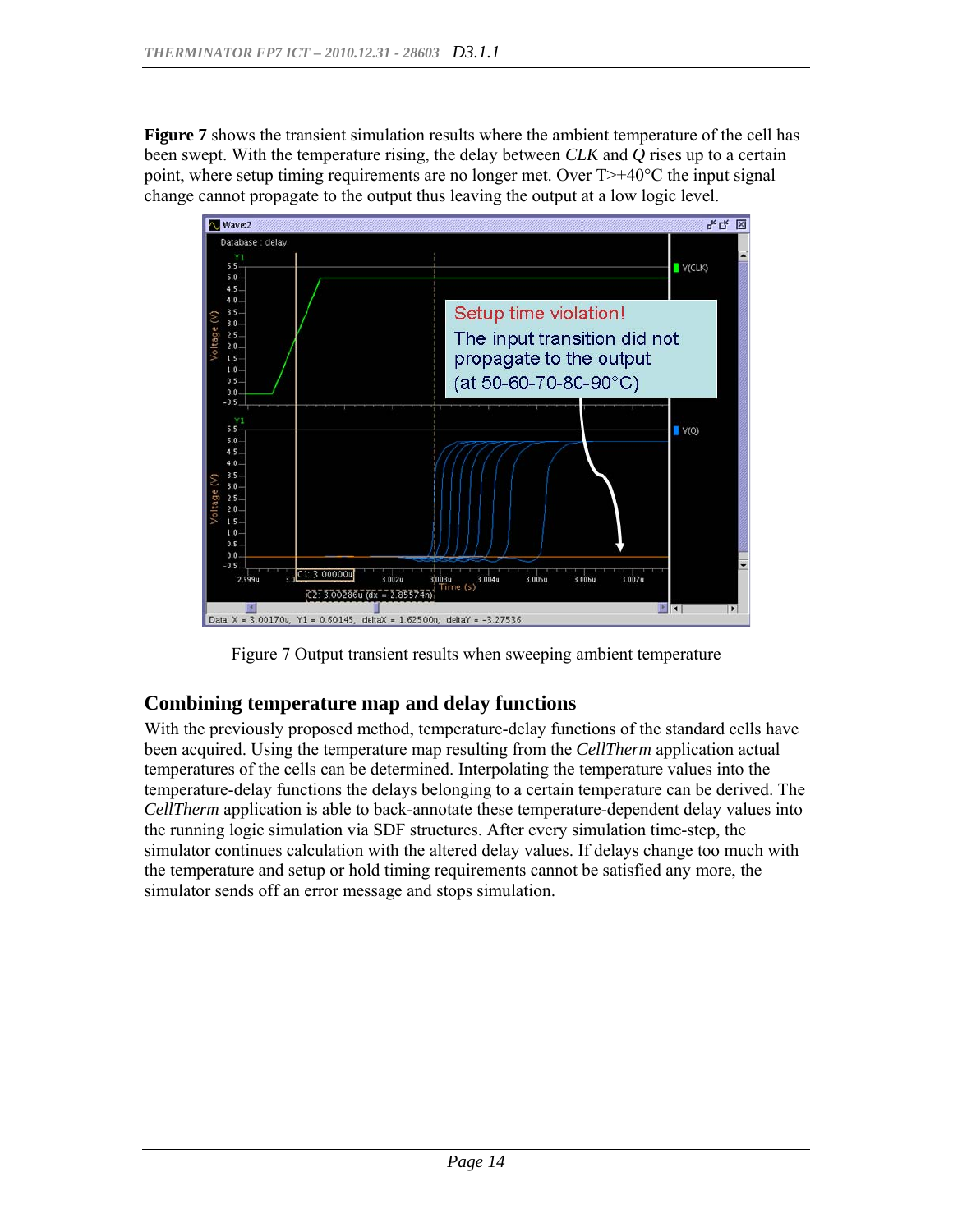# **3 The Logitherm simulator**

The Logitherm simulator is a system of two engines: a logic and a thermal one that are closely coupled to perform a digital simulation that takes into account the gate delays and their dependence on temperature. The temperature of the gates is calculated by the thermal engine based on the dissipation pattern yielded by the logic engine.

The engines are written in standard  $C++$  and with easy extendibility in mind. The important elements of the simulator can be altered, replaced or complemented in a very simple and welldefined way.



#### **The logic engine**

The logic engine realizes all the ordinary features that are associated with such a tool. A signal type was defined that can handle undefined and high impedance values along with the two logic values (true and false). A logic gate can have an arbitrary number of ports that comprise an arbitrary size of bits, each of the aforementioned signal type. The direction of the ports can be set dynamically, but static directions can also be modelled. The gates will not allow their inputs to be driven by more than one source nor their outputs to be driven by an external source.

What makes this engine special is that the gates also have a temperature property that is updated constantly and a delay that is a function of the temperature.

Whenever a change occurs at any of the inputs of the gate, the function that describes its operation is called and it decides whether the given change will alter the outputs or not. If the delay of the gate is not zero then nothing actually happens at the time of the function call, the new value of the outputs is merely recorded. When the delay time is over the gates connected to the given output port are notified of the new value which triggers a call to their own descriptor function.

In every time step of the simulation the gates record whether they were active in that step or not. A gate is active in a time step if any of its inputs or any of its outputs change. Such an event means that the gate dissipates power. This information is fed to the thermal engine.

It is very easy to define a new gate. The abstract Gate class has to be extended by defining one function that gives the value of the gate's outputs as a function of its inputs. The temperature-delay function can be added to the gate also by defining a simple function that gives the delay for a temperature value.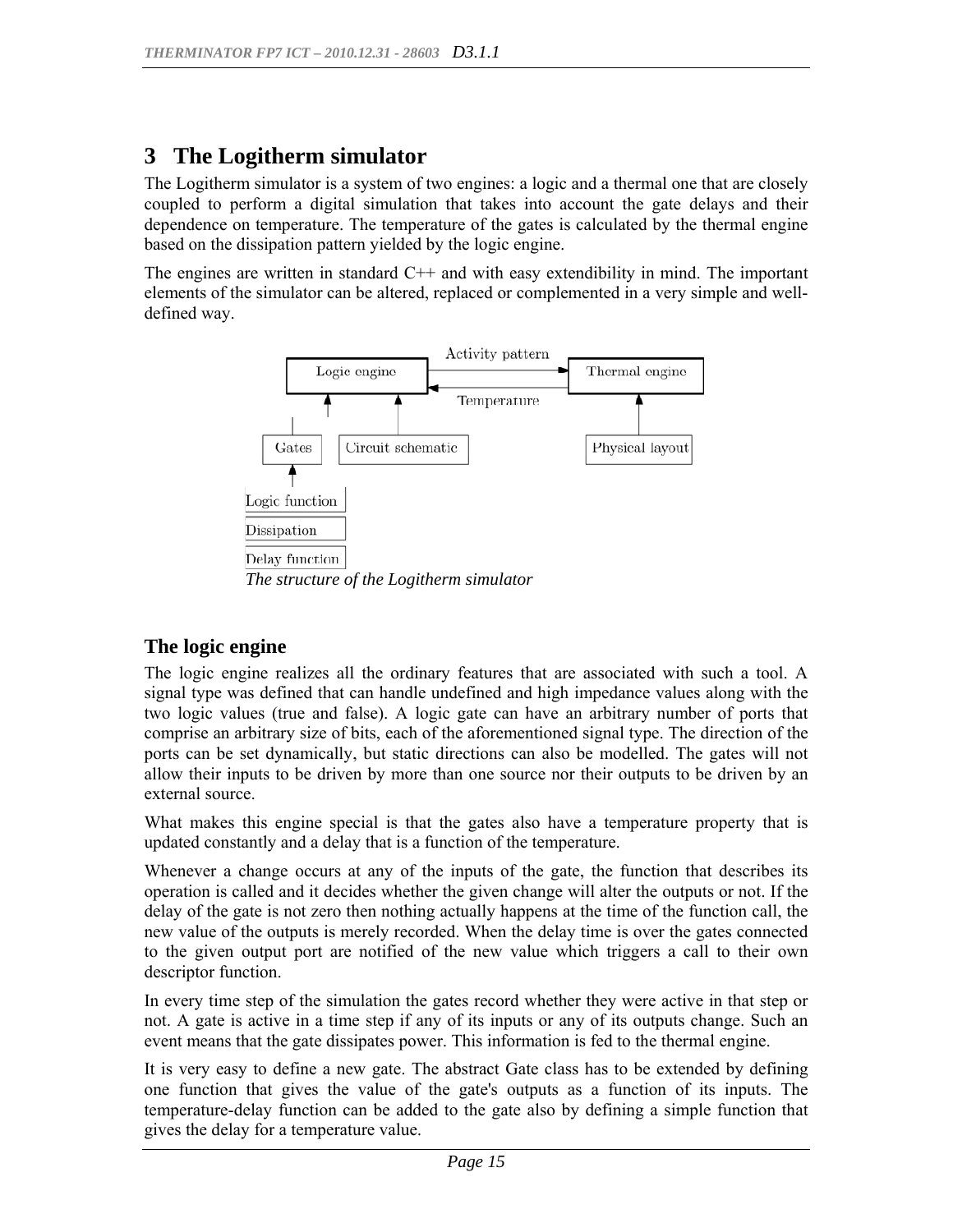The gates are loaded dynamically by the simulator framework. This means that a new gate can be added to the system without altering the code of the engine. The shared library containing the new gate or gates simply has to be referenced in the configuration file of the project and everything else is done automatically.

The input format for the circuit description and the specification of excitation can vary  $- a$ parsing framework was created in the frames of the project that enables the developers to define grammars and handler functions for matches with little effort. This way, the project can be enabled to receive any (preferably human readable) formats that the project partners wish.

#### **The thermal engine**

The thermal engine can be the bottleneck in the logi-thermal simulation as analogue calculations always take a much longer time than the simulation of a pure digital behaviour. This means that there is a trade-off between precision and simulation time. In fact this one of the most important issues that the developers of a logi-thermal simulator face. The neglected details have to be chosen very carefully to remain at a certain level of accuracy while achieving a relatively high speed.

At the moment the thermal engine is a very simple electronic circuit solver. The solver can calculate the transient response of a circuit consisting of conductances, capacitors and current generators to any arbitrary excitation. This means that a system of linear differential equations has to be solved. The calculations are based on sparse matrices and an LU decomposition is performed.

Temperature is modelled with electric voltage, power dissipation with electric current, heat conductance with electric conductance and heat capacitance with electric capacitance. The dissipating areas (logic gates) are current generators in the electric equivalent circuit.

In our very simple model, the logic gates are represented with areas that have a homogeneous dissipation. The integrated circuit is divided into small volumes which are represented by a capacitance (calculated from the silicon's heat capacitance), conductances (based on silicon's heat conductance) and current generators if the given volume overlaps with a logic gate. In this case the power dissipated by the fraction of the gate that takes place on the volume is proportional to the ratio of the overlapping area and the surface under examination.

The value of the current generators is determined by the activity results coming from the logic engine. At this point the time steps of the two engines are equal but this is not efficient as the time constant of the two systems differ in orders of magnitude. This problem can easily be solved by placing a proxy element between the digital and the thermal engines that handles the differences in the time steps without the engines knowing about this.